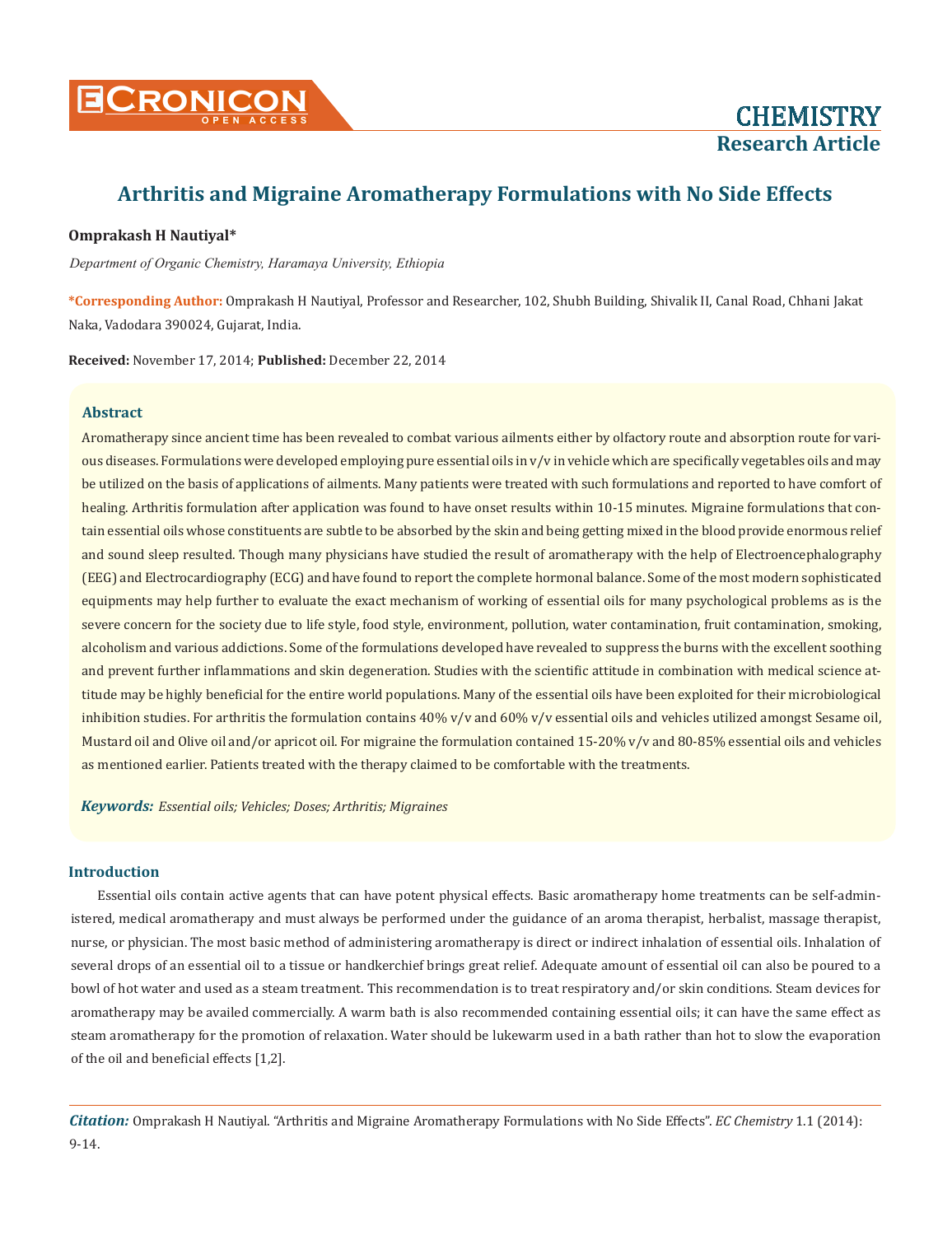Dispersion of an essential oil over a large area may be facilitated employing diffusers, vaporizers, and light bulb rings. Promotion of healthier home environment could be particularly effective with the employment of these devices. For instance, eucalyptus and tea tree oil are known for their antiseptic qualities and are frequently used to make hygienic of sickrooms, and citronella and geranium can be useful in repelling insects. Considering the potency of essential oils they may be diluted in a carrier oil or lotion before being applied to the skin to prevent an allergic skin reaction. Over large lists of the carrier oil few may be suggested as vegetable or olive oil, such as wheat germ or avocado. Light oils, such as safflower, sweet almond, grape seed, hazelnut, apricot seed, or peach kernel, may be absorbed more easily by the skin. From aroma therapist point of view, standard dilutions of essential oils in carrier oils range from 2-10%. Nevertheless, some oils can be used at higher concentrations, and others suggested to be diluted further for safe and effective use. The type of carrier oil used and the therapeutic use of the application may also influence how the essential oil is mixed. Individuals advised seeking guidance from a healthcare professional and/or aroma therapist when diluting essential oils [1,2].

Many of us probably already use essential oils in our daily lives. Most toothpastes and mouth washes contain essential oils, as do some personal care products and perfumes. There are even some baked goods that are made with essential oils. Aromatherapy, however, refers to the therapeutic use of essential oils and hydrosols for health purposes. Since aromatherapy uses essences derived from plants, it is a botanical therapy, or plant therapy. Other examples of botanical therapeutics include homeopathic remedies, herbal preparations, and flower remedies. When essential oils are used for health applications, a blend of oils is often more effective than using any single oil alone. Some oils, when combined, complement and enhance each other to create a "synergy" with one another. Conversely, improperly chosen oils can work against each other when blended, so it is best to thoroughly research the oils before making therapeutic blends. Many oils gives a distinct first impression and can be easily classified with a general descriptor, such as "woody," "floral," "spicy," or other such broad fragrance category. Aromas that have similar fragrance impressions usually blend well with each other. For example, rose (*Rosa damascena*), jasmine (*Jasminum officinale*), and lavender (*Lavendula officinalis*) are all floral oils, and thus blend nicely [1,2].

Blending and studying the aromatic qualities of essential oils is an excellent way to become acquainted with the oils. It is unfortunate that essential oils are often diluted, extended, cut, or otherwise altered. Only pure, natural essential oils should be used for wellness or health purposes. Before buying essential oils, question the seller about his/her supplier. You may want to ask the seller if he/she has the oils tested by an independent lab using Gas Chromatography/Mass Spectrometry (GC/MS) to verify their purity and authenticity. Those sellers who have close communication with their suppliers, and have their oils tested, will be more likely to provide a pure product. Essential oils degrade plastic materials, and should be sold and stored only in glass containers. In addition, the glass containers should be dark usually amber or cobalt since light will damage essential oils. Since each essential oil has its own unique therapeutic properties and safety precautions, and these can vary widely from oil to oil, it's important to identify the oil by its botanical (Latin) name in addition to its "common" name [3,4].

Essential oils commonly used in aromatherapy treatment include:

- 1. Roman chamomile (*Chamaemelum nobilis*). An anti-inflammatory and analgesic. Useful in treating otitis media (earache), skin conditions, menstrual pains, and depression.
- 2. Clary sage (*Salvia sclarea*). This natural astringent is not only used to treat oily hair and skin, but is also said to be useful in regu lating the menstrual cycle, improving mood, and controlling high blood pressure. Clary sage should not be used by pregnant women.
- 3. Lavender (*Lavandula officinalis*). Popular aromatherapy oil which mixes well with most essential oils, lavender has a wide range of medicinal and cosmetic applications, including treatment of insect bites, burns, respiratory infections, intestinal discomfort, nausea, migraine, insomnia, depression, and stress.
- 4. Myrtle (*Myrtus communis*). Myrtle is a fungicide, disinfectant, and antibacterial. It is often used in steam aromatherapy treat ments to alleviate the symptoms of whooping cough, bronchitis, and other respiratory infections.
- 5. Neroli (bitter orange), (*Citrus aurantium*). Citrus oil extracted from bitter orange flower and peel and used to treat sore throat, insomnia, and stress and anxiety-related conditions.

*Citation:* Omprakash H Nautiyal. "Arthritis and Migraine Aromatherapy Formulations with No Side Effects". *EC Chemistry* 1.1 (2014): 9-14.

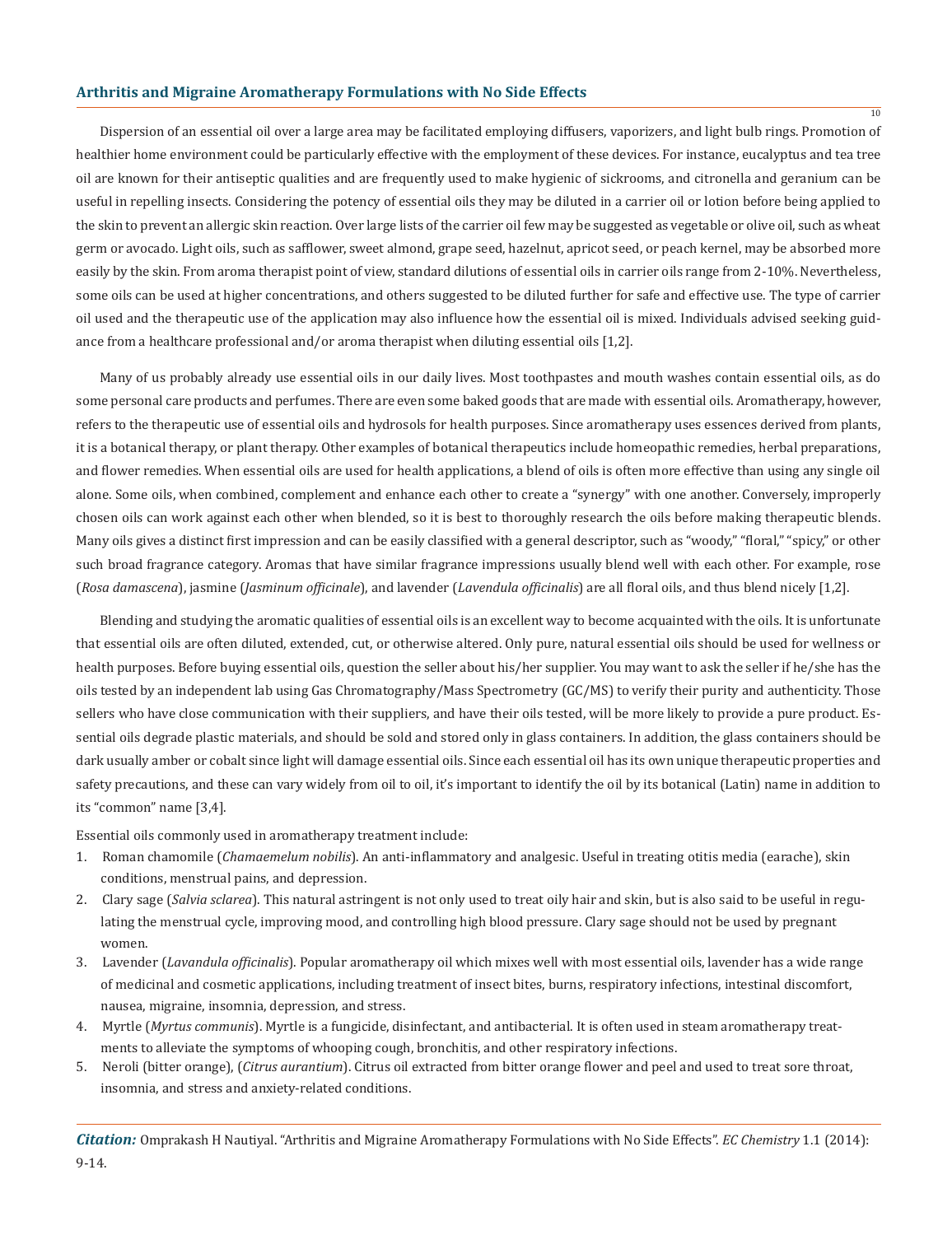- 6. Sweet orange (*Citrus sinensis*). An essential oil used to treat stomach complaints and known for its reported ability to lift the mood while relieving stress.
- 7. Peppermint (*Mentha piperita*). Relaxes and soothes the stomach muscles and gastrointestinal tract. Peppermint's actions as an anti-inflammatory, antiseptic, and antimicrobial also make it an effective skin treatment, and useful in fighting cold and flu symptoms.
- 8. Rosemary (*Rosmarinus officinalis*). Stimulating essential oil used to treat muscular and rheumatic complaints, as well as low blood pressure, gastrointestinal problems, and headaches.
- 9. Tea tree (*Melaleuca alternifolia*). Have bactericidal, virucidal, fungicidal, and anti-inflammatory properties that make it a good choice for fighting infection. Recommended for treating sore throat and respiratory infections, vaginal and bladder infections, wounds, and a variety of skin conditions.
- 10. Ylang ylang (*Cananga odorata*). A sedative essential oil sometimes used to treat hypertension and tachycardia.

 The purpose of this study was to bring up the knowledge amongst the ailment sufferer of arthritis and migraine that it may be efficiently worked as an alternative medicinal therapy without consuming the drugs that may have severe side effects on body and mind. Furthermore, an addiction may set in over the long consumption of drugs unlike aromatherapy.

## **Materials and Methods**

 Essential oils namely Clove oil, Wintergreen oil (synthetic), Camphor oil, Palmrosa oil, Eucalyptus oil, Orange oil, Bergamot oil, Patchouli oil, Sugandh Kokila oil, Peppermint oil, Lavender oil, Basil oil were purchased from the Princess Street Mumbai large whole sale market for variety of essential oils. Olfactory strips were employed for recognizing the qualitative status. Formulations were prepared employing the vehicles amongst Apricot oil, Olive oil, Sesame oil, Mustard oil depending upon the need of treating the ailments. Entire percentage of the formulations was maintained 100%  $v/v$ . 10 females of 60 and above, 10 males of age 50 were selected for arthritis and migraine symptoms. 20 years of boy having spinal pain also treated with the formula.

#### **Aromatherapy for arthritis**

Essential oil like Clove oil, Wintergreen oil, Camphor oil, Palmrosa oil, Eucalyptus oil were blended in the Mustard oil as it is also helps in reducing the elevation of pain of arthritis and works well for this particular formulae.

#### **Aromatherapy for migraine**

Essential oils like Orange oil, Bergamot oil, Patchouli oil, Sugandh Kokila oil, Peppermint oil, Lavender oil, Basil oil were blended in either sesame or apricot oil for better skin absorption of the formulae to release the fast onset of the action [5,6]. 30 Patients in the age group of 25-55 who suffered from the migraine were treated but the terms and condition was no one must be allergic to this aroma.

#### **Results and Discussion**

#### **Arthritis management**

Many of the patients who were recommended the steroidal hormone intake to ease out the rheumatic pain in the long run found the complexities. Instead some of them prefer to opt for aromatherapy; my friend and colleague's mother have been using the formulations to combat her knee joint pain which may be a type of rheumatism since last many years and she reported relief from using this formulations. The other patient reported to have pain in his left leg and was recommended to apply the arthritis formulation and within a week time from using the formula he reported to have comfort. The pain in his leg was probably corrected due to veins dilation and allowing the blood flow. It may be said that the essential oils mixes with the blood stream and brought about the hormonal secretions.

The recent growth of self-help and support programs has enlightened the healthcare consumer in choosing treatments. Contemporary clinical practice may now include methods that reflect the interconnectedness between the mind and body, such as biofeedback, healing touch, aromatherapy, progressive relaxation, meditation, and behavioural therapy.

The recent increase in self-help and support programs has been educating consumers receive health care in the treatment of choice. Contemporary clinical practice today biofeedback, healing touch, aromatherapy, progressive muscle relaxation, and meditation including the correlation to reflect the mental and physical and behavioural therapies, such as, self-help, self-reliance progressive relaxation, (PR) : progressive muscle relaxation interconnectedness : correlation. The formulation was clinically tried in many of the patients those who

*Citation:* Omprakash H Nautiyal. "Arthritis and Migraine Aromatherapy Formulations with No Side Effects". *EC Chemistry* 1.1 (2014): 9-14.

 $\overline{11}$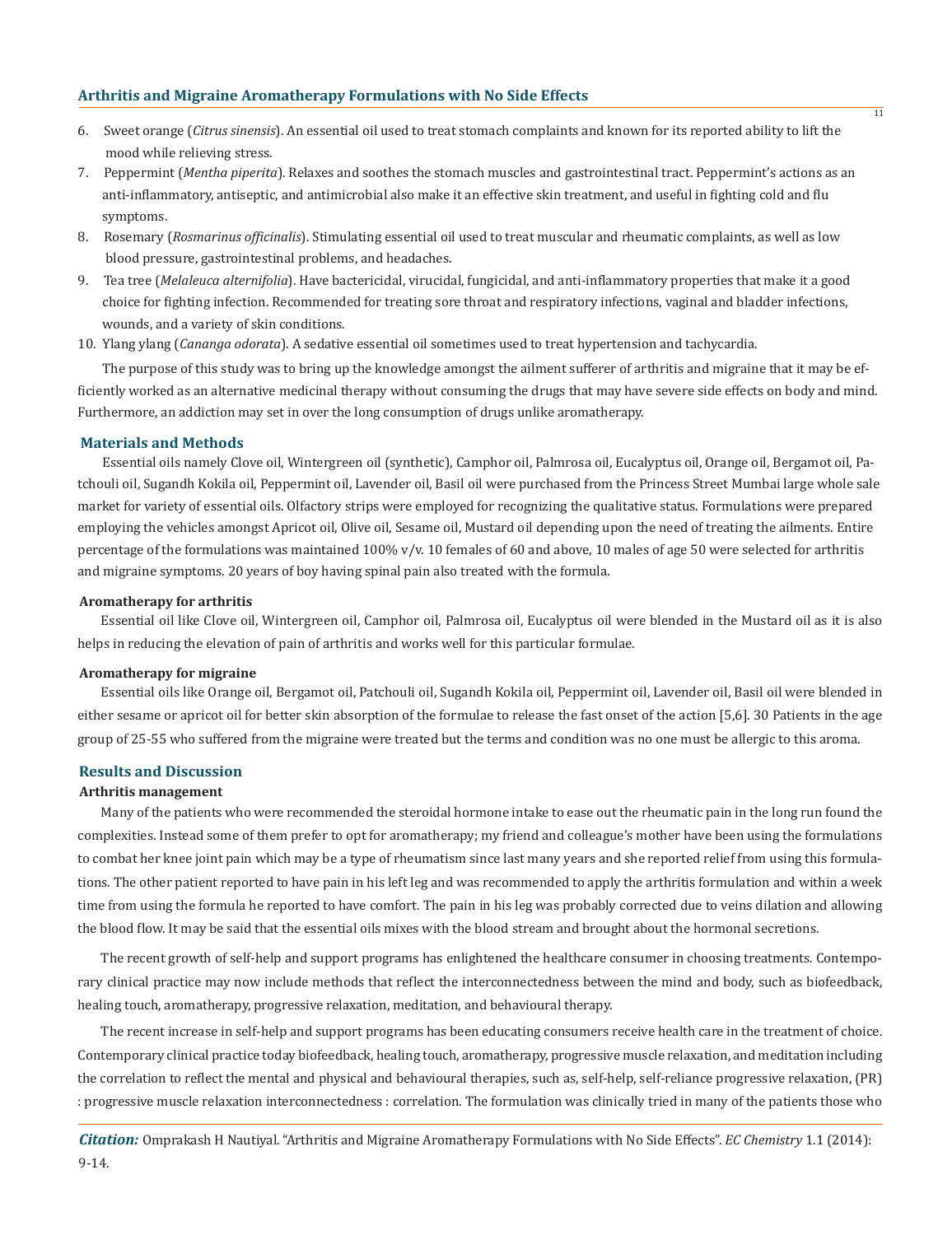were suffering from the knee, shoulder, back pain, spondolytis headache reported to have combat the pain within 15 minutes of the application. Some of the patients are the regular consumer of the formulae. It may be continued as long as possible as the therapy does not have any complications and/or side effects. It is neither addiction. The author once has suffered with the hyperurecimea and the tibia bone was inflammated. Regular gentle massages on the tibia over the fifteen days have sown to heal the pain as well inflammation was cured. The cost of the formulation sometime makes some patients to discontinue the treatment but the cost may not be compromised [5,6].

| <b>Compositions</b>            | <b>Botanical Name</b>   | <b>Constituents</b>                                                                                                                                                                                                                                                                                 | <b>Vehicle</b>             | v/v | <b>Doses</b>       |
|--------------------------------|-------------------------|-----------------------------------------------------------------------------------------------------------------------------------------------------------------------------------------------------------------------------------------------------------------------------------------------------|----------------------------|-----|--------------------|
| Clove oil                      | Sygygium<br>aromaticum  | Euganol (76.8%), $\beta$ - Caryophyllene (17.4%), $\alpha$ - humulene<br>$(2.1\%)$ , eugenyl acetate $(1.2\%)$                                                                                                                                                                                      | Sesame oil/<br>Mustard oil | 60% | As per<br>severity |
| Wintergreen oil<br>(synthetic) | Eucalyptus<br>globules  | Methyl salicylate 99.9%                                                                                                                                                                                                                                                                             | do                         | do  | do                 |
| Camphor oil                    | Cinnamommum<br>camphora | a-pinene, camphene, b-pinene, sabinene, Phellandrene, li-<br>monene, 1,8-cineole, y-terpinene, p-cymene, terpinolene,<br>furfural, camphor, linalool, bornyl acetate, terpinen-4-ol, cary-<br>ophyllene, borneol, piperitone, geraniol, safrole, cinnamalde-<br>hyde, methyl cinnamate and eugenol. | do                         | do  | do                 |
| Palmrosa oil                   | Cymbopogon<br>martinii  | Geraniol, Citronellol, Farnesol, Citral, Citronellal, Geranyl<br>Acetate.                                                                                                                                                                                                                           | do                         | do  | do                 |
| Eucalyptus oil                 |                         | (Sesquiterpenes) farnesene, limonene, pinene, linalylacetate,<br>geraniol acetate, citral, citronellal, thujone, jasmine, linalool,<br>citronellol, geraniol, farnesol, bisabolol, euganol, thymol, car-<br>vacrol, cineool (eucalyptol)                                                            | do                         | do  | do                 |

*Table 1: Essential oils constituents and doses for arthritis formulation.*

Aromatherapy involves pure essential oils with excellent anti-inflammatory, ant rheumatic properties as established by many researchers in the past and currently in their aromatherapy centers. It works on the basis of olfaction and absorption and directly mixes in the blood stream and brings about many physiological changes though an exact mechanism is unknown. It also improves hormone secretions in the blood stream that elevates mood swings. When the formula massaged on the body it is absorbed through the skin and goes to blood stream that dilate the veins for easy blood flow and subsidize the pain within shorter times. Migraine is a complex disorder involving the brain and the blood vessels around the brain and head. The brain may become hyperactive in response to certain environmental triggers, such as light or smells, for reasons that are not known. This starts a series of chemical changes that irritate the pain sensing nerves around the head and cause blood vessels to expand and leak chemicals which further irritate the nerves. Therefore aromatherapy formula clinically tested here to found improving the hormone secretions around scalp area and brings enormous calmness. Migraines usually appear between the ages of 10 and 40. After the age of 50, they tend to disappear, especially among women after menopause [7-9].

#### **Migraine management**

Migraines in women can be attributed to a progesterone deficiency that occurs during the menstrual cycle. In fact 65% of sufferers complain of headaches right before, during or after menstruation. The combinations of essential oils that is used for combating the migraine perhaps helps in maintaining the progesterone level and that helps in easing out the migraine pain but this issue may take place in the younger women also who tries to keep it controlled with the allopathic medicines [7,8]. For many people with migraine attacks, triptans are the drug of choice. They are effective in relieving the pain, nausea, and sensitivity to light and sound that are associated with migraines. Medications include sumatriptan (Imitrex), rizatriptan (Maxalt), almotriptan (Axert), naratriptan (Amerge), zolmitriptan (Zomig), frovatriptan (Frova) and eletriptan (Relpax). Side effects of triptans include nausea, dizziness and muscle weakness. They aren't recommended for people at risk for strokes and heart attacks. A single-tablet combination of sumatriptan and naproxen sodium (Treximet) has proved more effective in relieving migraine symptoms than either medication on its own. But this may be addiction unlike aromatherapy which is believed to be functioning in a natural way in the body [9,10].

*Citation:* Omprakash H Nautiyal. "Arthritis and Migraine Aromatherapy Formulations with No Side Effects". *EC Chemistry* 1.1 (2014): 9-14.

12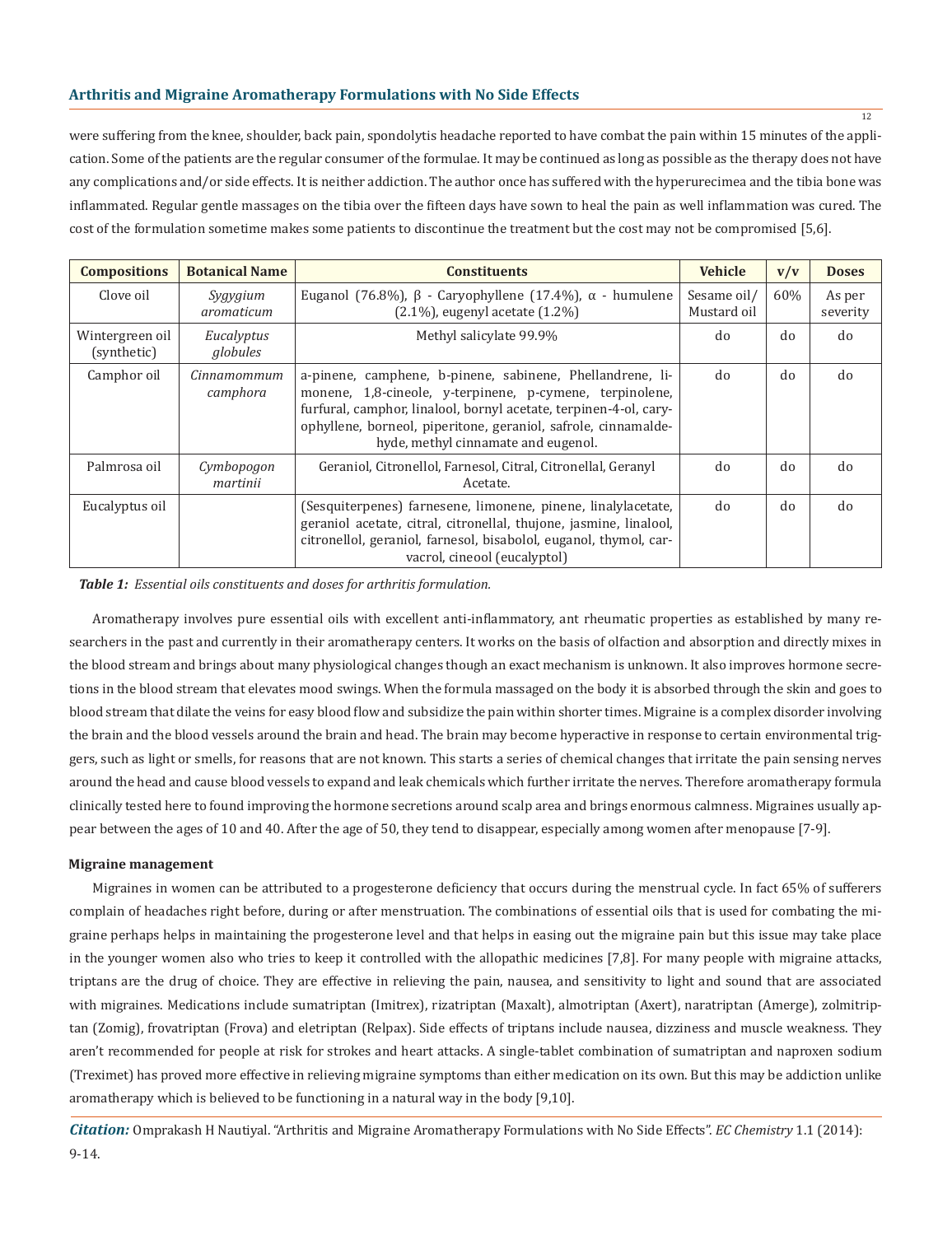During the middle of menstrual cycle, (the last two weeks before period begins), take progesterone based herbs, such as chaste berry, wild yam, sarsaparilla, and yarrow. The herbs are available in tincture and tablet form. Also try hormone-balancing evening-primrose oil or magnesium supplements, which help relax constricted blood vessels. The best-kept secret for migraine relief is aromatherapy.

It is affordable, effective, and has no side-effects. Aromatic essential oils have medicinal properties that reduce the intensity of head pain and ease related nausea and insomnia. Oils also restore equilibrium after a migraine. A combination of all of the following oils : Lavender and eucalyptus (to relax), marjoram (to reduce muscle tension), chamomile (to relieve nausea) and peppermint (to alter mood) may be employed in consultation with therapist/practitioner.

My mother often suffers with the migraine and she uses the formulae. Once the prepared formulation is applied on her scalp, quickly her get relief and now she regularly uses the therapy. Almotripatn, Amitriptylin, Aspirin, Oxycodone, Butalbital, Caffeine, Buclizine, Buprenorphine, Cyclobenzaprine, Divalproex, Eletriptane etc are recommended drugs for combating migraine. This medication may cause fewer side effects than ergotamine and is less likely to lead to medication-overuse headaches and anti-nausea medications. Because migraines are often accompanied by nausea, with or without vomiting, medication for nausea is appropriate and is usually combined with other medications. Clinically studied formulations did not any side effects or the addictions. These may be used safely [9-11].

| <b>Compositions</b>   | <b>Botanical Name</b>              | <b>Constituents</b>                                                                                                                                                                                  | <b>Vehicle</b>        | v/v       | <b>Doses</b>       |
|-----------------------|------------------------------------|------------------------------------------------------------------------------------------------------------------------------------------------------------------------------------------------------|-----------------------|-----------|--------------------|
| Orange oil            | Citrus sinensis                    | Limonene, $\alpha$ - pinene, sabinene, $\beta$ - pinene, myre-<br>cene, octanal, linalool, ð - 3-carene, decanal                                                                                     | Olive oil/coconut oil | $15 - 20$ | As per<br>severity |
| Peppermint oil        | Menthe piperita                    | menthol 30-55%, menthone 14-32%, menthyl<br>acetate 2.8-10%, isomenthone 1.5-10%, men-<br>thofuran 1-9%, cineole 3.5-14%, pulegone 4%, li-<br>monene 1-5%, isopulegol 0.2% and carvone 1%            | d <sub>0</sub>        | do        | do                 |
| Bergamot oil          | Citrus bergamia                    | linalyl acetate $(30-60\%)$ , linalool $(11-22\%)$ , and<br>other alcohols bergapten ( $\sim 0.4\%$ 5-methoxyp-<br>soralen, bergamottin (5-geranyloxypsoralen),<br>citropten (5,7-dimethoxycoumarin. | do                    | do        | do                 |
| Basil oil             | hasili-<br><i>Ocimum</i><br>cum    | 1,8-cineole, trans - ß - ocimene, camphor, linalool<br>methyl chavicol geraniol, citral eugenol, methyl<br>cinnamate, methyl eugenol, ß - caryophyllene,<br>and elemene, and ß - bisabolene.         | do                    | do        | do                 |
| Lavender oil          | Lavendula<br>offici nalis          | Linalool 29-46%, Linalyl Acetate 36-51%, 1,8-<br>Cineol 0.1-2.2%, Caryophyllene 2.5-7.6%, Ter-<br>pinen-4-ol 2.7-6.9%, Ocimenes 2.5-10.8%, Lavan-<br>dulyl Acetate 3.4-6.2%.                         | do                    | do        | do                 |
| Sugandh<br>kokila oil | Cinnamomum<br>glaucescens          | Eucalyptol, ß - phellandrene (trace), p-Cymene,<br>a-terpinene (trace), Sabinene, ß - myrcene<br>(trace), Trans methyl cinnamate, Camphor, Lina-<br>lool, a-pinene, ß - pinene.                      | do                    | do        | do                 |
| Patchouli oil         | Pogostemon<br>$ca-$<br><i>blin</i> | $β$ - patchoulene, $α$ - guaiene, caryophyllene, $α$<br>- patchoulene, seychellene, α - bulnesene, norpa-<br>tchoulenol, patchouli alcohol and pogostol.                                             | do                    | do        | do                 |

*Table 2: Essential oils constituents and doses for migraine formulation.*

## **Conclusion**

My routine practice noticed that these formulations play a wonder role in today's stressful life style for combating arthritis and migraine for many patients without recording any side effects whatsoever. The only condition is that these may not be recommended for those patients who have an allergy towards aromas. The sections of arthritis and migraines have been dealt in an elaborative way and

*Citation:* Omprakash H Nautiyal. "Arthritis and Migraine Aromatherapy Formulations with No Side Effects". *EC Chemistry* 1.1 (2014): 9-14.

13